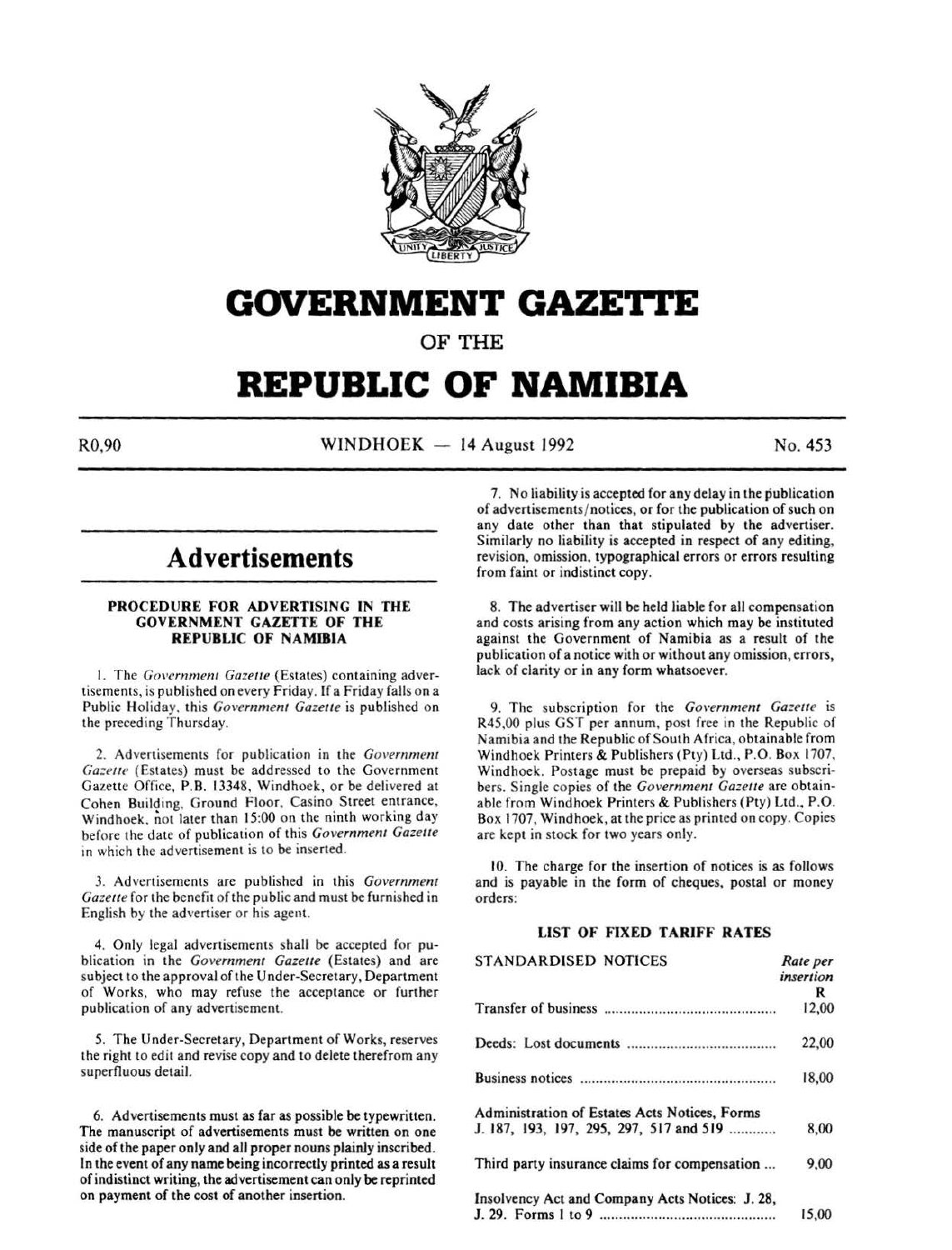**-**

-

| $J.B.$ – Forms 2 and 6 – additional statements<br>according to word count table, added to the basic   |        |                                                                                                                                                                                                                       | 40.00  |
|-------------------------------------------------------------------------------------------------------|--------|-----------------------------------------------------------------------------------------------------------------------------------------------------------------------------------------------------------------------|--------|
| traffic.                                                                                              |        | Liquidators' and other appointees' notices                                                                                                                                                                            | 25,00  |
| Change of name (two insertions)                                                                       | 108,00 | SALES IN EXECUTION AND OTHER PUBLIC SALES:                                                                                                                                                                            |        |
| Naturalisation notices (including a reprint for the                                                   | 8,00   |                                                                                                                                                                                                                       | 65,00  |
|                                                                                                       |        | Public auctions, sales and tenders:                                                                                                                                                                                   |        |
| Unclaimed moneys - only in the Government                                                             |        |                                                                                                                                                                                                                       | 22,00  |
| Gazette, closing date 15 January (per entry of                                                        |        |                                                                                                                                                                                                                       | 54,00  |
|                                                                                                       | 3,00   |                                                                                                                                                                                                                       | 82,00  |
|                                                                                                       | 18,00  | <b>ORDERS OF THE COURT:</b>                                                                                                                                                                                           |        |
|                                                                                                       | 8.00   | Provisional and final liquidations or sequestra-                                                                                                                                                                      | 50,00  |
|                                                                                                       |        |                                                                                                                                                                                                                       |        |
| NON-STANDARDISED NOTICES                                                                              |        | Reduction or change in capital mergers, offers of                                                                                                                                                                     | 120,00 |
|                                                                                                       |        |                                                                                                                                                                                                                       |        |
| Company notices:                                                                                      | R      | Judical managements, curator bonis and similar                                                                                                                                                                        | 120,00 |
|                                                                                                       |        |                                                                                                                                                                                                                       | 15,00  |
| Short notices: Meetings, resolutions, offers of                                                       |        | Supersession and discharge of petitions (J. 158)                                                                                                                                                                      | 15,00  |
| compromise, conversions of companies, voluntary                                                       |        |                                                                                                                                                                                                                       |        |
| windings-up, et.: closing of members' registers<br>for transfer and/or declarations of dividends      | 40,00  | 11. The charge for the insertion of advertisements other<br>than the notices mentioned in paragraph 10 is at the rate                                                                                                 |        |
| Declaration of dividends with profit statements,                                                      | 90.00  | of R3,00 per cm double column. (Fractions of a cm must be<br>calculated as a cm).                                                                                                                                     |        |
| Long notices: Transfers, changes in respect of<br>shares or capital, redemptions, resolutions, volun- | 120,00 | 12. No advertisements shall be inserted unless the charge<br>is prepaid. Cheques, drafts, postal or money orders must be<br>made payable to the Under-Secretary, Department of<br>Works, Private Bag 13348, Windhoek. |        |

## FORM J 187

# LIQUIDATION AND DISTRIBUTION ACCOUNTS IN DECEASED ESTATES LYING FOR INSPECTION

In terms of section  $35(5)$  of Act 66 of 1965, notice is hereby given that copies of the liquidation and distribution accounts (first and final, *unless otherwise stated)* in the estates specified below will be open for the inspection of all persons interested therein for a period of 21 days (or shorter or longer if *specially stated)* from the date specified or from the date of publication hereof, whichever may be the later, and at the offices of the Master and Magistrates as stated.

Should no objection thereto be lodged with the Master concerned during the specified period, the executors will proceed to make payments in accordance with the accounts.

191/92 VAN ZYL Frank Henrie, 280601 01 0009 2, Otavi. Anna Dorothea van Zyl, 330707 01 0059 I. Otavi, Windhoek. First National Trust, P.O. Box 448, Windhoek.

552/91 HORN Jacobus Oostewalt, 410126 OJ 0034 8, Interkaap, Windhoek. Second Supplementary. Windhoek. F.M. Oehl-Trust, P.O. Box 133, Windhoek.

251/92 POTGIETER Gerhardus Ignatius, 320824 01 0010 9, Farm Reitz, district Gobabis. Gobabis, Windhoek. F.M. Oehl-Trust, P.O. Box 133, Windhoek.

66/92 KLANK Dorothea Maria Amalie, 111031 01 0001 3, Lüderitz. Lüderitz. Standard Bank Namibia Ltd., (Registered Bank), Trustee Branch, P.O. Box 2164, Windhoek.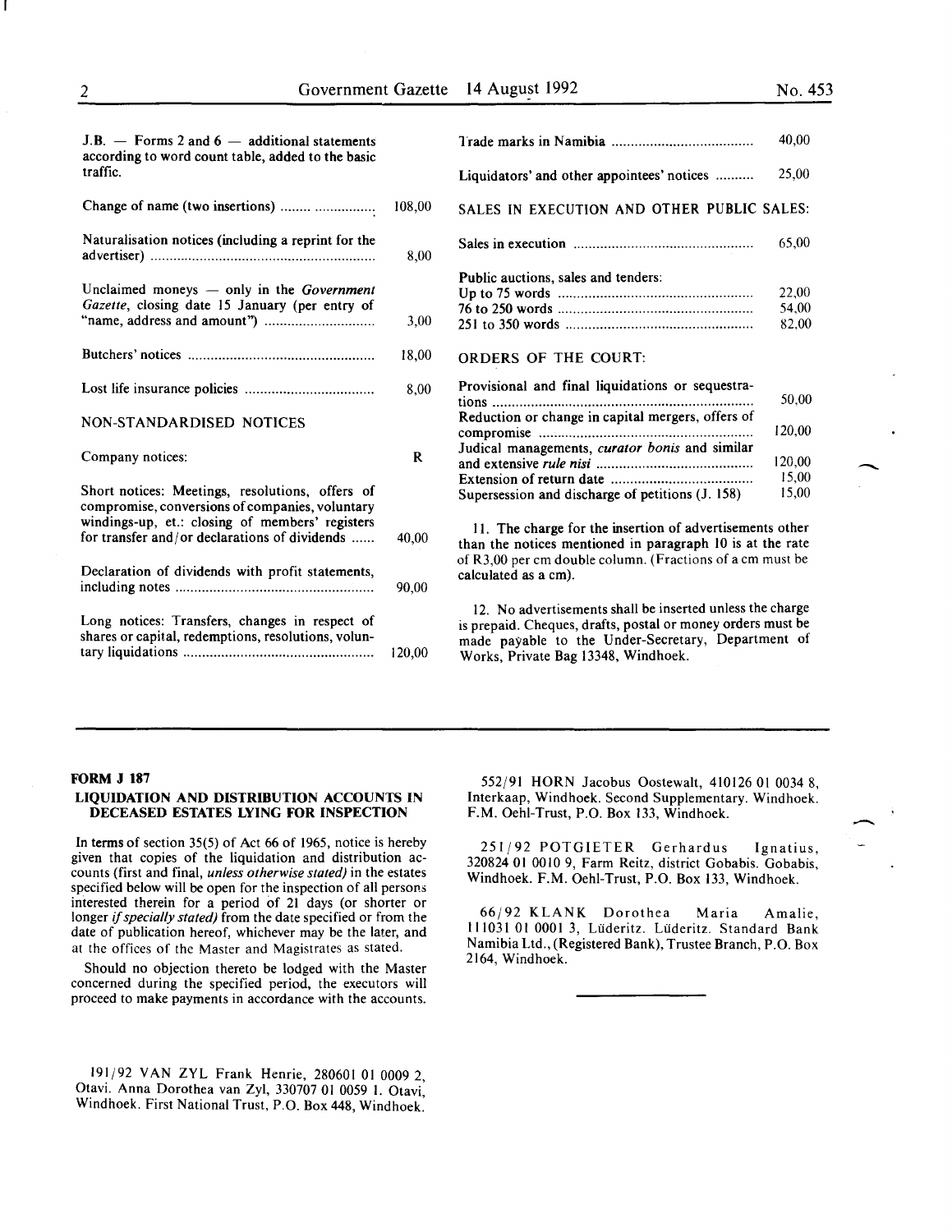## FORM J 193

#### NOTICE TO CREDITORS IN DECEASED ESTATES

All persons having claims against the estates mentioned below are hereby called upon to lodge their claims with the executors concerned, whithin 30 days (or otherwise as indicated) calculated from the date of publication hereof. The information is given in the following order: Estate number, surname and christian names, date of birth, identity number, last address, date of death; surviving spouse's names, surname, date of birth and identity number; name and address of executor or authorised agent, period allowed for lodgement of *claims* if *other than 30 days.* 

240/92 UYS (UIJS) Christiaan Jacobus Liebenberg, Windhoek, 21 January 1908, Farm Ibeka, district Gobabis, 28 March 1992. Standard Bank Namibia Ltd., (Registered Bank), Trustee Branch, P.O. Box 2164, Windhoek.

LAWRENCE Elizabeth, Windhoek, 24 February 1906, 060224 01 0002 2, Swakopmund, 6 July 1992. Standard Bank Namibia Ltd., (Registered Bank), Trustee Branch, P.O. Box 2164, Windhoek.

VON WENZEL Heidi Irene, Windhoek, 26 January 1933, 330126 01 0004 2, Otjiwarongo, 2 July 1992. Standard Bank Namibia Ltd., (Registered Bank), Trustee Branch, P.O. Box 2164, Windhoek.

ENSLIN Mary Magdalena, Windhoek, 9 April 1927, 270409 01 0001 4, Okahandja, 28 June 1992. Gerhardus Nicolaas Enslin, 26 August 1925, 260825 01 0001 0. Standard Bank Namibia Ltd., (Registered Bank), Trustee Branch, P.O. Box 2164, Windhoek.

HINZ Gertrud Maria Gisela, Windhoek, 24 November 1921, 211124 01 0006 7, Windhoek, 25 May 1992. Standard Bank Namibia Ltd., (Registered Bank), Trustee Branch, P.O. Box 2164, Windhoek

322/92 GOUS Hendrik Jacobus, Windhoek, 23 December 1939, 391223 01 0009 9, Karas burg, 26 June 1992. First National Trust, P.O. Box 448, Windhoek.

300/92 DE WAAL Arend Gert, Windhoek, 2 July 1923, 230702 01 0005 4, Usakos, 22 June 1992. First National Trust, P.O. Box 448, Windhoek.

BOLTMAN Jacobus Johannes Louw, Windhoek, 12 August 1925, 250812 50 4200 2, No. 119, tide Straat, Keetmanshoop, 3 July 1992. Bank Windhoek Ltd., (Estate and Trust Department), P.O. Box 15, Windhoek.

336/92 BAHRENBURG Claus-Jürgen, Windhoek, 17 June 1955, 550617 01 0082 2, Okahandja, 6 July 1992. Bank Windhoek Ltd., (Estate and Trust Department), P.O. Box 15, Windhoek.

DU PLESSIS Pieter Gerret Wessel, Windhoek, 2 October 1962, 621002 01 0015 I, Mariental, 2 July 1992. Bank Windhoek Ltd., (Estate and Trust Department), P.O. Box 15. Windhoek.

SCHEEPERS Heilie Magdalena Magrieta, Windhoek. 30 September 1904, 040930 01 0005 0, Windhoek, 15 July 1992. Bank Windhoek Ltd., (Estate and Trust Department), P.O. Box 15, Windhoek.

292/92 POTE Ernest John Jansen, Windhoek, 12 February 1926, 260212 50 0500 0, No. 16 Strauss Street, Windhoek-West, Windhoek, 24 May 1992. Anna Maria Pote, I June 1929, 290601 01 0024 8. Bloemfontein Board of Executors and Trust Company Limited. Old Mutual, First Floor, Old Mutual Building, 299 Independence Avenue, Windhoek.

324/92 KREBS Walter Franz Sales (Walter Franz), Windhoek, 29 January 1929, 291029 01 0002 6, No. 88 Tuin Road, Otjiwarongo, 20 June 1992. A. Davids & Co., P.O. Box II, Otjiwarongo.

# NOTICE OF APPOINTMENT AS LIQUIDATOR

NOTICE is hereby given in terms of Section 375(5)(b) of the Companies Act, Act No. 61 of 1973, as amended, that JOHN SIMPSON KIRKPATRICK of LORENTZ & BONE was on 27 July, 1992, duly appointed as liquidator of IRO PROPERTIES (PROPRIETARY) LIMITED with the powers as mentioned in Section 386 of the Companies Act.

LORENTZ & BONE Standard Bank Chambers Independence Avenue P.O. Box 85 Windhoek

# NOTICE OF TRANSFER OF BUSINESS

KINDLY TAKE NOTICE that application will be made not less than 14 (FOURTEEN) days after publication of this Notice to the Licensing Court at Windhoek at its next session, for the transfer of the General Dealer's Licence (General Dealer, Restaurant, Tobacco-retail, Mineral Water and Bakery) held by A. KRISHNA who trades under the name and style of TUSITALA TAKE-AWAY at Erf 2244, Haupt Street, Khomasdal, Windhoek to JOHN CHARLES HOPLEY who will continue to carry on trading for his own account on the same premises under the name and style of TUSITALA TAKE-AWAY.

This publication shall also serve as Notice being given in terms of Section 34 of the Insolvency Act 24 of 1936.

R. OLIVIER & CO. ATTORNEYS FOR APPLICANT Realmar Building 122 Leutwein Street P.O. Box 2198 Windhoek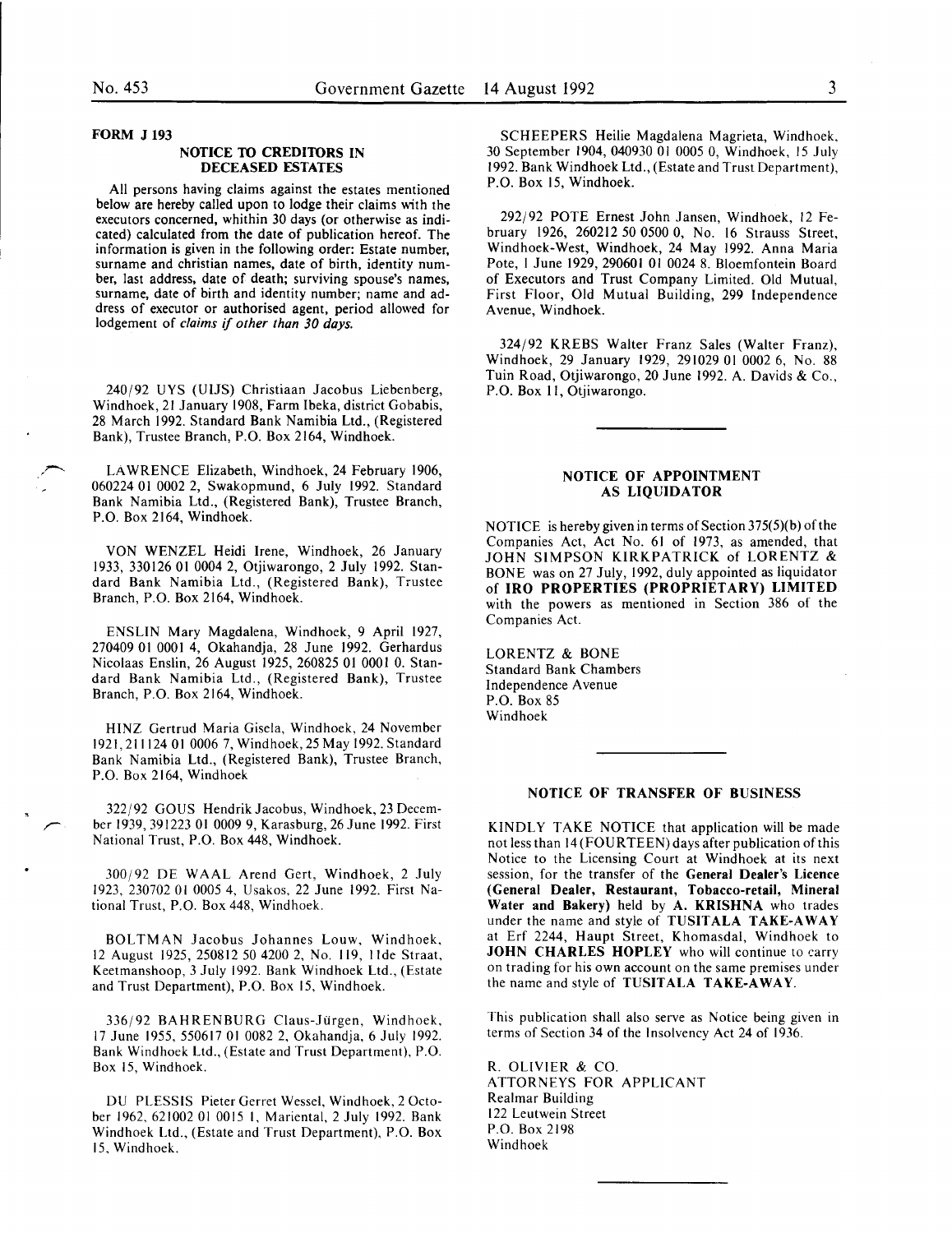# NOTICE OF TRANSFER OF BUSINESS

KINDLY TAKE NOTICE that application will be made not less than 14 (fourteen) days after publication of this Notice to the Licensing Court at Uideritz at its next quarterly session, for the transfer of the General Dealer, Restaurant, Tobacco and Mineral Water Dealer Licences held by FREDERICK DE VILLIERS who traded under the name and style of **CASANOVA INN** at Erf  $235/1/B$ & 236A, Diaz Street, Liideritz, to LINDA LIESL LV-DICK and TRENLEY COLIN VAN SLUYS trading in partnership jointly and severally under the name and style of BADGERS RESTAURANT and who will continue to carry on trading for its own account on the same premises under the name and style of BADGERS RESTAURANT.

This publication shall also serve as Notice being given in terms of Section 34 of the Insolvency Act 24 of 1936.

(Sgd.) M.C. GREEFF (MRS) VAN DER MERWE-GREEFF ATTORNEYS FOR APPLICANT Kock & Schmidt Building 26a Garten Street P.O. Box 2356 Windhoek

# TRANSFER OF BUSINESS

BE PLEASED TO TAKE NOTICE that application will be made at the next sitting of the Licensing Court, Rehoboth, for the transfer of the General Dealer (Stationery and Clothes) Licence held by H.W. HENDRICKS and M.P. CLOETE who traded under the name and style of READ AND WRITE STATIONERS on Erf 877, Rehoboth, to K. BERTOLINI and C.H. PRETORIUS, who will carry on business for their own account on the same premises under the same name and style.

DATED at WINDHOEK, this 5th day of August 1992.

K. BERTOLINI P.O. Box 3210 Rehoboth

# NOTICE

NOTICE is hereby given in terms of Section 34 of the Insolvency Act No. 24 of 1936 that DANIEN DE KLERK who traded as ANELJO BOEKWINKEL at Marie Brand Street, Mariental, intends to dispose of the said business.

VAN HEERDEN, LIESENBERG & CO. ATTORNEYS School Street P.O. Box 13 **Mariental** 

#### NOTICE OF TRANSFER OF BUSINESS

KINDLY TAKE NOTICE that application will be made not less than 14 (FOURTEEN) days after publication of this Notice to the Licensing Court at Windhoek at its next session, for the transfer of the General Dealer's Licence (General Dealer, Patent Medicine, Tobacco-retail, Mineral Water and Fresh Produce) held by JOHANNES HIE-RONYMUS BRINK who trades under the name and style of BRAKWATER INKOOPSENTRUM at Plot II, Brankwater, Windhoek to PETER JOHAN SMEER who will continue to carry on trading for his own account on the same premises under the name and style of BRAK-WATER INKOOPSENTRUM.

This publication shall also serve as Notice being given in terms of Section 34 of the Insolvency Act 24 of 1936.

R. OLIVIER & CO.

ATTORNEYS FOR APPLICANT Realmar Building 122 Leutwein Street P.O. Box 2198 Windhoek

## IN THE HIGH COURT OF NAMIBIA

In the matter between:

SWA BUILDING SOCIETY and JACOBUS CHRISTIAAN OARUM Plaintiff Defendant

# NOTICE OF SALE IN EXECUTION

Pursuant to a Judgement of the above Honourable Court granted on the lOth of July 1992, the following immovable property will be sold without reserve and "voetstoots" by the Deputy Sheriff of the District of Keetmanshoop on Monday, the 7th day of September 1992, at 10:00, in front of the Magistrate's Court, Keetmanshoop.

| <b>CERTAIN</b> | Erf No. 140, Tseiblaagte Township;                                |
|----------------|-------------------------------------------------------------------|
| <b>SITUATE</b> | In the Municipality of Keetmanshoop<br>Registration Division "T". |

The "Conditions of Sale-in-Execution" will lie for inspection at the office of the Deputy Sheriff at Keetmanshoop and at the Head Office of Plaintiff at Windhoek and Plaintiff's Attorneys, Fisher, Quarmby & Pfeifer, at the undermentioned address.

DATED at WINDHOEK this 3rd day of August 1992.

(Sgd.) E.H. PFEIFER FISHER, QUARMBY & PFEIFER ATTORNEYS FOR PLAINTIFF 108 SWABS Building Post Street Windhoek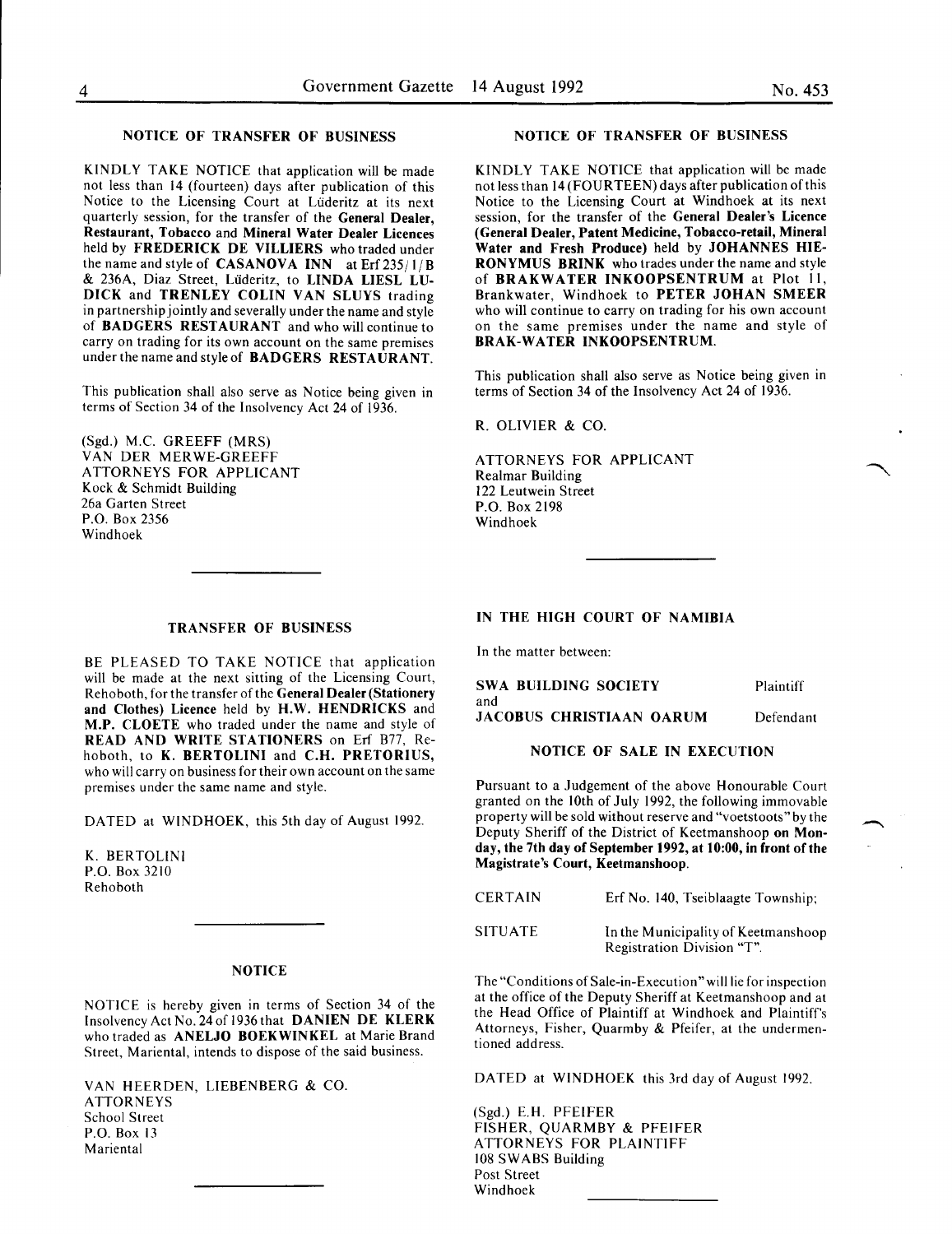# **NOTICE**

Please take notice that fourteen (14) days after publication of this notice, application will be made to the Licensing Court of Otjiwarongo, held at Otjiwarongo, for the transfer of the General Dealer, Aerated and Mineral Water and Tobacco (Retail) Licences held by BERTUS BESTER COETZEE trading under the name of PARESIS DRANKWINKEL on Erf No. 72, cnr. of Dan Pienaar and Tuin Road, Otjiwarongo, to LEON VISAGIE who will continue to carry on business at the same premises under the same name and style for his own account.

A. DAVIDS & CO. ATTORNEYS FOR APPLICANT P.O. Box II Otjiwarongo

## NOTICE

Please take notice that fourteen (14) days after publication of this notice, application will be made to the Licensing Court of Otjiwarongo, held at Otjiwarongo, for the transfer of the General Dealer and Optic Licences held by WOLF-GANG KURT PHILIPP ADAM trading under the name of OPTIK ADAM on Erf No. 49, Voortrekker Street, Otjiwarongo to JENS WOLFGANG HANS-JOACHIM ADAM who will continue to carry on business under the same name and style for his own account.

A. DAVIDS & CO. ATTORNEYS FOR APPLICANT P.O. Box II Otjiwarongo

# IN THE HIGH COURT OF NAMIBIA

In the matter between:

| <b>SWA BUILDING SOCIETY</b> | Plaintiff |
|-----------------------------|-----------|
| and                         |           |
| <b>JOHN WOLMAN</b>          | Defendant |

# IN THE HIGH COURT OF NAMIBIA

In the matter between:

| SWA BUILDING SOCIETY     | Plaintiff |
|--------------------------|-----------|
| and                      |           |
| ZACHARIAH GICHOHI KAMUYU | Defendant |

# NOTICE OF SALE IN EXECUTION

Pursuant to a Judgement of the above Honourable Court granted on the 17th of July 1992. the following immovable property will be sold without reserve and "voetstoots" by the Deputy Sheriff of the District of Windhoek on Friday, the 4th day of September 1992, at 11:00, at Erf No. 1937, Hayan Street, Windhoek.

CERTAIN Erf No. 1937, Windhoek Township;

SITUATE In the Municipality of Windhoek Registration Division "K".

The "Conditions of Sale-in-Execution "will lie for inspection at the office of the Deputy Sheriff at Windhoek and at the Head Office of Plaintiff at Windhoek and Plaintiff's Attorneys, Fisher, Quarmby & Pfeifer, at the undermentioned address.

DATED at WINDHOEK this 3rd day of August 1992.

(Sgd.) E.H. PFEIFER FISHER, QUARMBY & PFEIFER ATTORNEYS FOR PLAINTIFF 108 SWABS Building Post Street Windhoek

# NOTICE OF SALE IN EXECUTION

Pursuant to a Judgement of the above Honourable Court granted on the 17th of July 1992, the following immovable property will be sold without reserve and "voetstoots" by the Deputy Sheriff of the District of Windhoek on Friday, the 4th day of September 1992, at 12:00, at Erf No. 4016, cnr. of Chrysler and Verbene Streets, Khomasdal Township, (Extension No.2), Windhoek.

| <b>CERTAIN</b> | Erf No. 4016, Khomasdal Township;<br>(Extension No. 2)        |
|----------------|---------------------------------------------------------------|
| <b>SITUATE</b> | In the Municipality of Windhoek<br>Registration Division "K". |

The "Conditions of Sale-in-Execution" will lie for inspection at the office of the Deputy Sheriff at Windhoek and at the Head Office of Plaintiff at Windhoek and Plaintiff's Attorneys, Fisher, Quarmby & Pfeifer, at the undermentioned address.

DATED at WINDHOEK this 3rd day of August 1992.

(Sgd.) E. H. PFEIFER FISHER, QUARMBY & PFEIFER ATTORNEYS FOR PLAINTIFF 108 SWABS Building Post Street Windhoek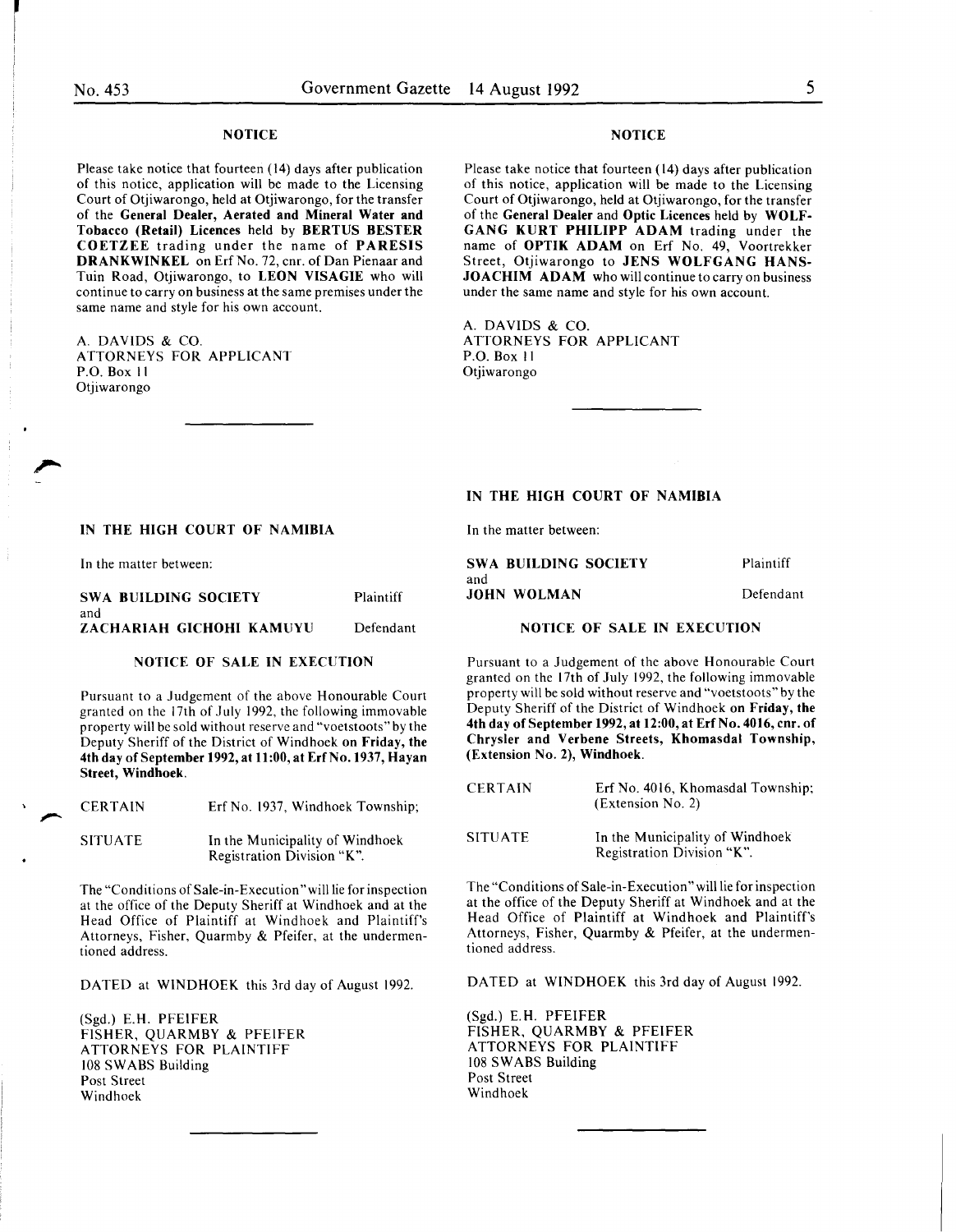#### IN THE HIGH COURT OF NAMIBIA

In the matter between:

| <b>SWA BUILDING SOCIETY</b> | Plaintiff |
|-----------------------------|-----------|
| and                         |           |
| <b>RUBEN TSUSEB</b>         | Defendant |

#### NOTICE OF SALE IN EXECUTION

Pursuant to a Judgement of the above Honourable Court granted on the 17th of July 1992, the following immovable property will be sold without reserve and "voetstoots" by the Deputy Sheriff of the District of Windhoek on Monday, the 7th day of September 1992, at 15:00, at Erf No. 178, Veddersdal Township, Okahandja.

| <b>CERTAIN</b> |  | Erf No. 178, Veddersdal Township; |  |
|----------------|--|-----------------------------------|--|
|                |  |                                   |  |

SITUATE In the Municipality of Okahandja Registration Division "J".

The "Conditions of Sale-in-Execution" will lie for inspection at the office of the Deputy Sheriff at Windhoek and at the Head Office of Plaintiff at Windhoek and Plaintiff's Attorneys, Fisher, Quarmby & Pfeifer, at the undermentioned address.

DATED at WINDHOEK this 3rd day of August 1992.

(Sgd.) E.H. PFEIFER FISHER, QUARMBY & PFEIFER ATTORNEYS FOR PLAINTIFF 108 SWABS Building Post Street Windhoek

### IN THE HIGH COURT OF NAMIBIA

In the matter between:

| SWA BUILDING SOCIETY                | Plaintiff |
|-------------------------------------|-----------|
| and<br><b>PAUL EBERHARD GREITER</b> | Defendant |

# NOTICE OF SALE IN EXECUTION

Pursuant to a Judgement of the above Honourable Court granted on the 17th of July 1992, the following immovable property will be sold without reserve and "voetstoots" by the Deputy Sheriff of the District of Windhoek on Friday, the 4th day of September 1992, at 09:00, at Erf No. 2708 (a Portion of Erf No. 2704), Fransisca Street, Klein Windhoek Township, (Extension No.3), Windhoek.

CERTAIN Erf No. 2708 (a Portion of Erf No. 2704), Klein Windhoek Township, (Extension No. 3);

SITUATE In the Municipality of Windhoek Registration Division "K ".

The "Conditions of Sale-in-Execution" will lie for inspection at the office of the Deputy Sheriff at Windhoek and at the Head Office of Plaintiff at Windhoek and Plaintiff's Attorneys, Fisher, Quarmby & Pfeifer, at the undermentioned address.

DATED at WINDHOEK this 3rd day of August 1992.

(Sgd.) E.H. PFEIFER FISHER, QUARMBY & PFEIFER ATTORNEYS FOR PLAINTIFF 108 SWABS Building Post Street Windhoek

# IN THE HIGH COURT OF NAMIBIA

In the matter between:

| SWA BUILDING SOCIETY      | Plaintiff |
|---------------------------|-----------|
| and                       |           |
| SESHEHO SHIBEYA SIMASKUKU | Defendant |

# NOTICE OF SALE IN EXECUTION

Pursuant to a Judgement of the above Honourable Court granted on the 17th of July 1992, the following immovable property will be sold without reserve and "voetstoots" by the Deputy Sheriff of the District of Windhoek on Friday, the 4th day of September 1992, at 10:00, at Erf No. 860, Pettenkofer Street, Windhoek.

| <b>CERTAIN</b> |  | Erf No. 860, Windhoek Township; |  |
|----------------|--|---------------------------------|--|
|                |  |                                 |  |

**SITUATE** In the Municipality of Windhoek Registration Division "K".

The "Conditions of Sale-in-Execution" will lie for inspection at the office of the Deputy Sheriff at Windhoek and at the Head Office of Plaintiff at Windhoek and Plaintiff's Attorneys, Fisher, Quarmby & Pfeifer, at the undermentioned address.

DATED at WINDHOEK this 3rd day of August 1992.

(Sgd.) E.H. PFEIFER FISHER, QUARMBY & PFEIFER ATTORNEYS FOR PLAINTIFF 108 SWABS Building Post Street Windhoek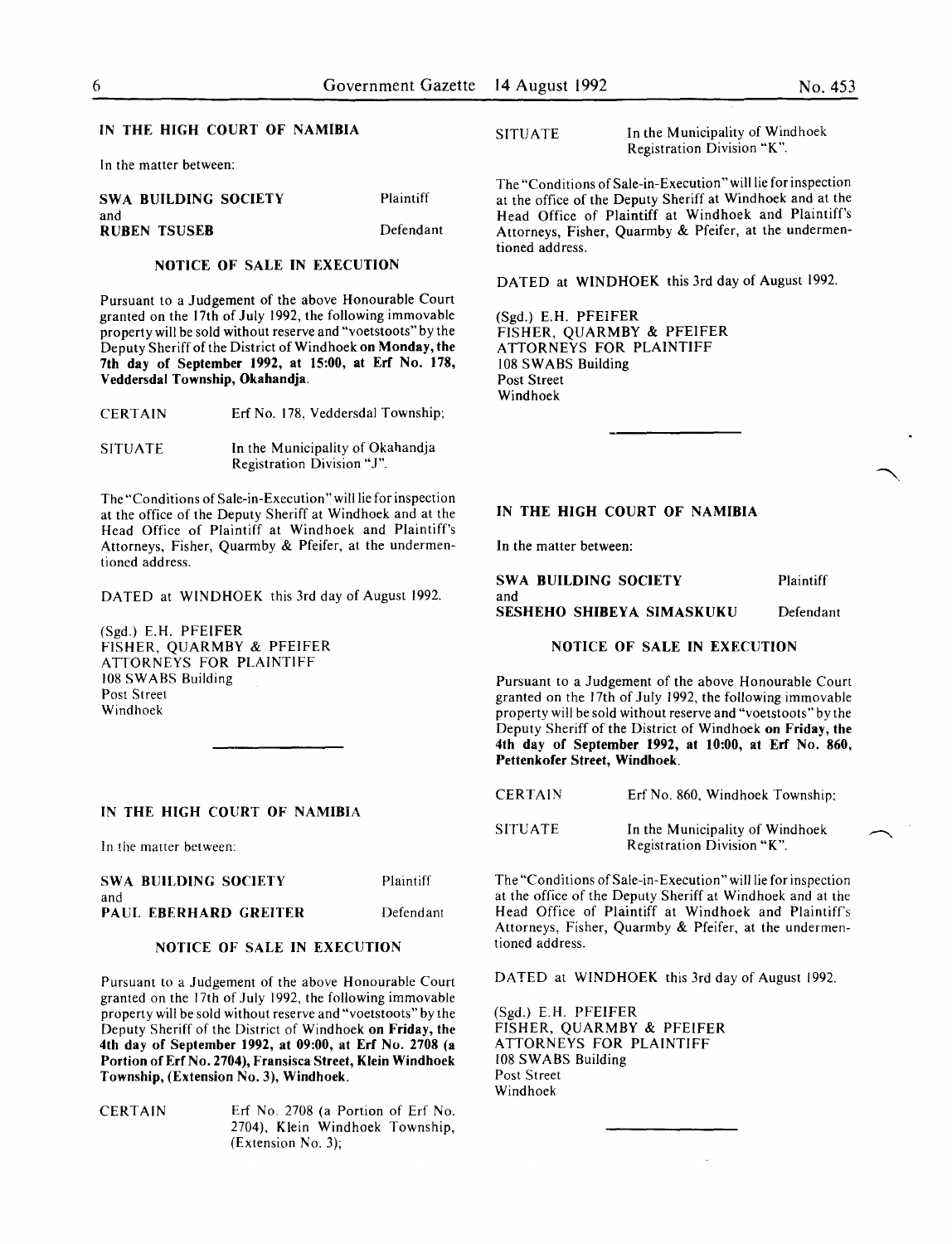#### IN THE HIGH COURT OF NAMIBIA

In the matter between:

SWA BUILDING SOCiETY and CECIL JOHN SMITH Plaintiff Defendant

# NOTICE OF SALE IN EXECUTION

Pursuant to a Judgement of the above Honourable Court granted on the 13th of March 1992, the following immovable property will be sold without reserve and "voetstoots" by the Deputy Sheriff of the District of Keetmanshoop on Monday, the 7th day of September 1992, at 10:00, in front of the Magistrate's Office, Keetmanshoop.

| <b>CERTAIN</b> | Erf No. 1074, (a Portion of Erf No.<br>1031), Keetmanshoop Township; |  |  |
|----------------|----------------------------------------------------------------------|--|--|
| <b>SITUATE</b> | In the Municipality of Keetmanshoop                                  |  |  |

Registration Division "T".

The "Conditions of Sale-in-Execution" will lie for inspection at the office of the Deputy Sheriff at Windhoek and at the Head Office of Plaintiff at Windhoek and Plaintiff's Attorneys, Fisher, Quarmby & Pfeifer, at the undermentioned address.

DATED at WINDHOEK this 31st day of July 1992.

(Sgd.) E.H. PFEIFER FISHER, QUARMBY & PFEIFER ATTORNEYS FOR PLAINTIFF 108 SWABS Building Post Street Windhoek

### IN THE MAGISTRATE'S COURT FOR THE DISTRICT OF WINDHOEK

| HELD AT WINDHOEK |  |  | CASE NO.: 6855/90 |
|------------------|--|--|-------------------|
|------------------|--|--|-------------------|

In the matter between:

MRS. HELGA GORI Plaintiff

| . |                 |           |
|---|-----------------|-----------|
|   | ANDREAS UUSHONA | Defendant |

#### NOTICE OF SALE IN EXECUTION OF IMMOVABLE PROPERTY

BE PLEASED TO TAKE NOTICE that a sale will be held on Wednesday, the 2nd of September 1992, at 10:00, at the Magistrate's Court of the following property:

| <b>CERTAIN</b> |  |  |
|----------------|--|--|
|----------------|--|--|

and

Erf No. 3072, Katutura, Extension No. 13;

- MEASURING 269 (Two Hundred and Sixty-nine square metres);
- IMPROVEMENTS The following improvements are on the property (although nothing in this respect is guaranteed):

A single-storey residential house consisting of 2 bedrooms, one kitchen, lounge, toilet with shower. Floors are covered with carpets. Property surrounded by wire fencing.

DATED at WINDHOEK this 30th day of July 1992.

A. VAATZ PER: B. VAN GREUNEN 66 Bismarck Street Windhoek

# IN THE HIGH COURT OF NAMIBIA

In the matter between:

SWA BUILDING SOCIETY and FREDERIK ALBERTUS BOTHA Plaintiff Defendant

# NOTICE OF SALE IN EXECUTION

Pursuant to a Judgement of the above Honourable Court granted on the 3rd of July 1992, the following immovable property will be sold without reserve and "voetstoots" by the Deputy Sheriff of the District of Tsumeb on Tuesday, the 8th day of September 1992, at 10:00, at Erf No. 160, Tsumeb Township, (Extension No.1), Tsumeb.

| <b>CERTAIN</b> | Erf No. 160, Tsumeb Township;<br>(Extension No. 1)          |
|----------------|-------------------------------------------------------------|
| <b>SITUATE</b> | In the Municipality of Tsumeb<br>Registration Division "B". |

The "Conditions of Sale-in-Execution" will lie for inspection at the office of the Deputy Sheriff at Tsumeb and at the Head Office of Plaintiff at Windhoek and Plaintiff's Attorneys, Fisher, Quarmby & Pfeifer, at the undermentioned address.

DATED at WINDHOEK this 31st day of July 1992.

(Sgd.) E.H. PFEIFER FISHER, QUARMBY & PFEIFER ATTORNEYS FOR PLAINTIFF 108 SWABS Building Post Street Windhoek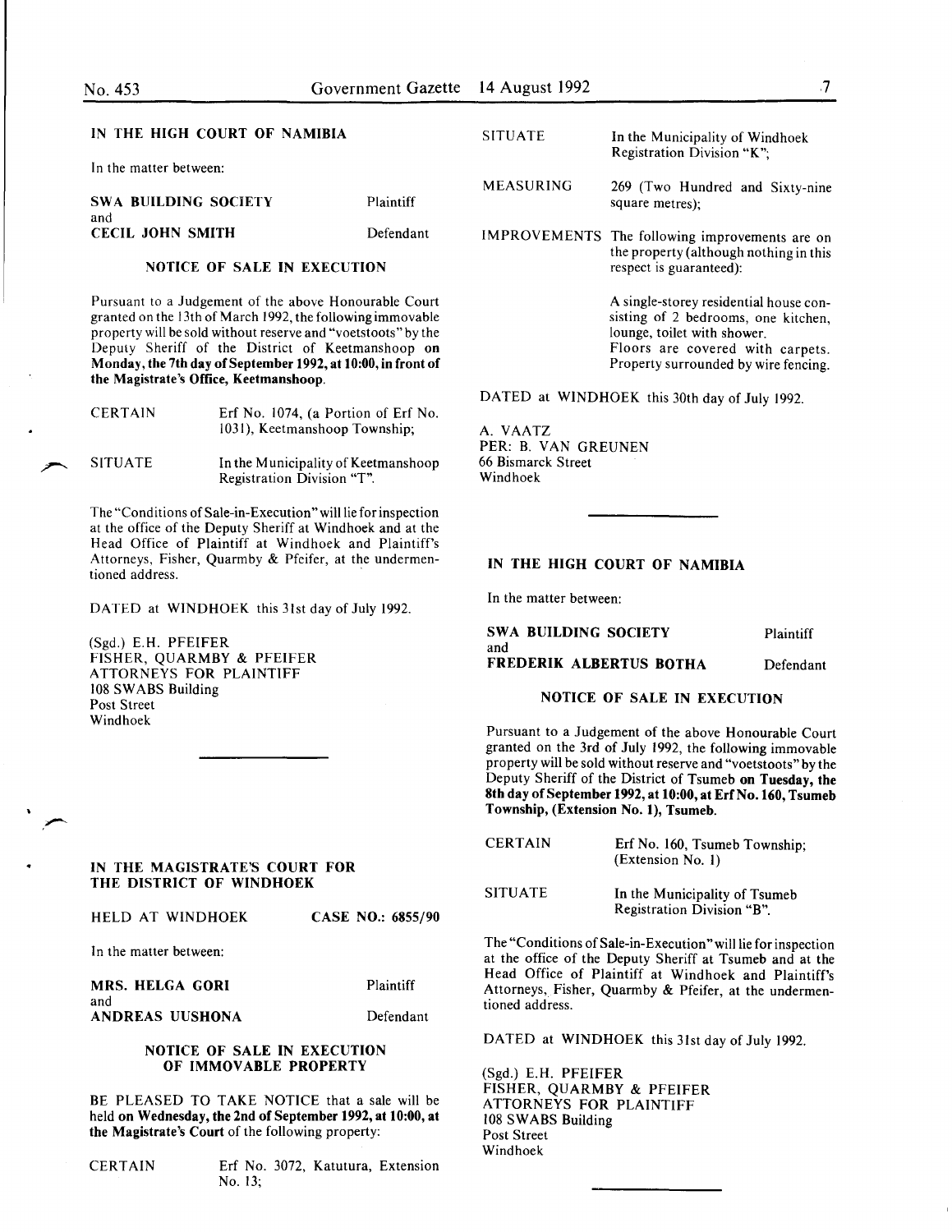In the matter between:

FIRST NATIONAL BANK OF NAMIBIA LIMITED and ERASTUS TJETEERE

Plaintiff

Defendant

# NOTICE OF SALE IN EXECUTION OF IMMOVABLE PROPERTY

In execution of a Judgement of the above Honourable Court in the abovementioned suit, a sale will be held on Friday, the 28th of August 1992, at 10:00, at Erf7801, Extension No.18, Katutura, Windhoek, of the undermentioned immovable property of the Defendant:

| <b>CERTAIN</b>   | Erf No. 7801, Katutura Township,<br>Extension No. 18, Windhoek;  |
|------------------|------------------------------------------------------------------|
| <b>SITUATED</b>  | In the Municipality of Windhoek<br>Registration Division "K":    |
| <b>MEASURING</b> | 281 square metres (Two Hundred and<br>Eighty-one square metres); |
| HELD BY          | Deed of Transfer T2983/84                                        |
| BOND NO.         | B3518/1987.                                                      |

The property shall be sold by the Deputy Sheriff of Windhoek, subject to the Conditions of Sale which may be inspected at the Offices of the Deputy Sheriff, to the highest bidder at the Auction with a reserve price of R8 550,00.

10% of the purchase price to be paid in cash on the date of the sale, the balance to be paid against transfer, to be secured by a Bank of Building Society or other acceptable guarantee to be furnished to the Deputy Sheriff within 14 days after the date of sale.

The full conditions of the sale will be read out by the Deputy Sheriff on the day of the sale, but may be inspected at any time prior to the sale at the offices of the Deputy Sheriff or at the offices of the Plaintiff's Attorneys.

DATED at WINDHOEK this 29th day of July 1992.

per: P.F. KOEP P.F. KOEP & COMPANY ATTORNEYS FOR PLAINTIFF 1st Floor, Acme Corner Kasino Street Windhoek

#### THE ALIENS ACT, 1937 NOTICE OF INTENTION OF CHANGE OF SURNAME

I, PAUL HIGOAM, residing at N3jll Katutura and employed as a driver by Futura Footwear, intend applying to the Minister of Home Affairs for authority under section 9 of the Aliens Act, 1937, to assume the surname OARUM for the reasons that due to circumstances in the colonial time, I was forced to use a surname which doesn't belong to me, to stay in 'Windhoek.

I previously bore the names PAUL HIGOAM.

I intend also applying for authority to change the surname of my wife AGNES HIGOAM and minor children SARA HIGOAM, PAUL HIGOAM, ROSALINE HIGOAM and BERNICNA HIGOAM to OARUM.

Any person who objects to our assumption of the said surname of OARUM should as soon as may be lodge his/her objection, in writing, with a statement of his/her reasons therefor, with the Magistrate of Windhoek.

(Sgd.) P. HIGOAM Dated: 8 July 1992

### THE ALIENS ACT, 1937 NOTICE OF INTENTiON OF CHANGE OF SURNAME

I. RALF GEORG TOBICH, residing at 3 Mittel Street, Swakopmund and carrying on business as a Consulting Engineer for EMCON (Electrical and Mechanical Consulting Engineers of Namibia), intend applying to the Minister of Home Affairs for authority, under Section 9 of the Aliens Act, 1937, for my minor son SANDOR TOBICH to assume the surname REIS-TOBICH for the reason that my wife and I are married out of community of property with separate identities, regarding ourselves as equal partners in life and marriage, which is endorsed by the Constitution of this country. In order to establish our son's unbiased identity, we therefore wish to have his surname changed from TOBICH to REIS-TOBICH.

Any person who objects to his assumption of the said  $\frac{1}{2}$ surname REIS-TOBICH should as soon as may be lodge his/her objection in writing, with a statement of his/her reasons therefor, with the Magistrate of Swakopmund.

(Sgd.) R.G. TOBICH Dated: 20 June 1992.